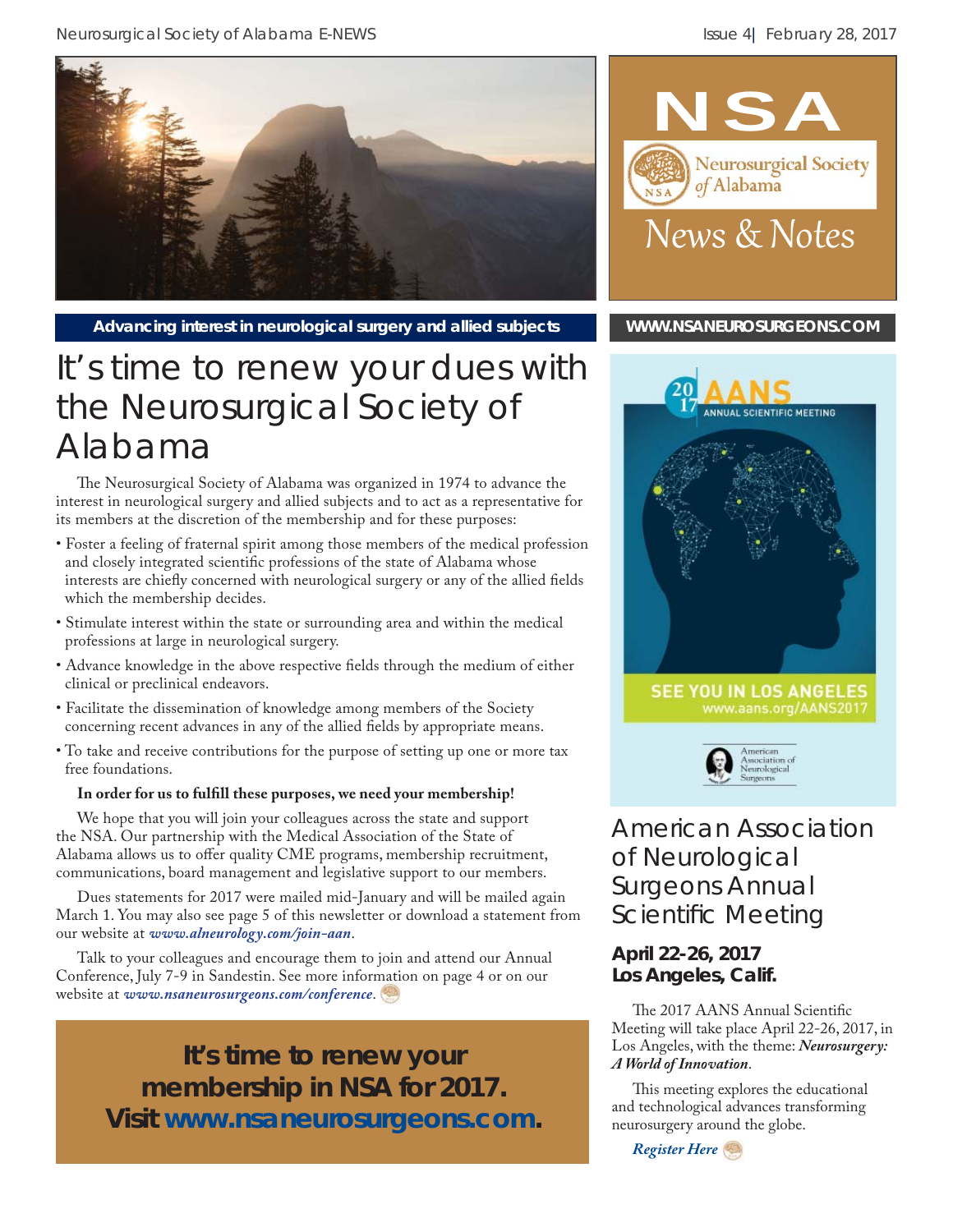## "Repeal and Replace" Obamacare: How Will All of This Sort Itself Out?

A Health Care Reform Blog – Bob Laszewski's ( Jan. 17) review of the latest developments in federal health policy, health care reform, and marketplace activities in the health care financing business.

#### **Will the Republicans Follow Through on Their Promise to Repeal Obamacare?**

#### **Yes.**

You have probably been reading press stories that bring into question whether or not Republicans will actually keep their campaign promise to "repeal" the Affordable Care Act (ACA). In fact, there is much discussion going on among Congressional Republicans about repealing key funding elements of the ACA as part of a budget process prior to having a replacement ready to pass the Congress.

But, they will defund the core elements of Obamacare sooner rather than later on their way to replacement. They have to. Repealing Obamacare as a first priority was a core campaign promise. If Congressional Republicans and President Trump fail to do this they will suffer a precipitous drop in credibility with their base.

#### **Do Republicans Have a Replacement Plan?**

#### Yes – at least a pretty specific outline **for what they would do.**

Speaker Paul Ryan's "Better Way" outline, last year's very similar Burr, Hatch, Upton bill, and a number of other similar Republican proposals lay out a clear path for a preferred Republican alternative. Donald Trump said this weekend that his plan, likely very similar to these, will be released once his new Secretary of HHS is confirmed.

These plans share the same key elements but have not yet been put in legislative form or been "scored." Just exactly what the new subsidy/tax credit scheme would look like and how it would impact consumers compared to what we now have in Obamacare is the biggest unknown.

The problem isn't that they don't have a plan. The problem is that Republicans don't have a plan that will garner the required 60 votes in the U.S. Senate to become law. With 52 Republicans, they will need at least eight Democrats to

join them. There simply are not the eight Democrats, or a guarantee that all 52 Republicans can be counted on, to ensure something like the general Republican replacement outline can become law.

#### **Does This Mean That Republicans Will Retreat on Repeal Until Such Time as They Can Secure the Needed Democratic Support?**

#### **No.**

First, Republicans are now in so deep on the repeal promise they can't retreat and maintain credibility with their Republican/ Trump base.

Second, the reality is that Washington, DC, wouldn't be able to find a bipartisan route to get past gridlock on such a complex and politically charged issue as Obamacare without facing hard deadlines for replacement.

Those that argue that Republicans should first have the replacement plan in place before proceeding make the assumption that without the imperative repeal/defund would create the two sides would be able to come to a bipartisan solution. In this Washington, DC? I just don't see that happening.

#### **But Hasn't the Republican "Repeal and Replace" Strategy Now Put Them on the Defensive?**

#### **Yes.**

Republicans are clearly losing the messaging battle with Democrats now on the offensive. A lack of a clear message about replacement creates a huge information gap that is easy to fill with bleak assessments for how the health insurance market will quickly collapse in the wake of Republican defunding.

Right now, Democrats are effectively, but disingenuously, arguing that repeal without a replacement will lead to millions of people losing their insurance. Disingenuous because Republicans have never intended to repeal without a seamless transition to replacement. But the Democratic arguments just had gasoline poured on them by the Congressional Budget Office (CBO) which today

estimated that repeal without replace would eventually add 32 million to the uninsured.

But Republicans have only themselves to blame for losing the messaging because they so far haven't been able to fill the information vacuum with the detail for what they will do.

#### **Don't Republicans Now Need to Put a Detailed Bill on the Table In Order to Assure Voters?**

#### **No.**

They need to detail a series of commitments complete with a timeline for how repeal, transition, and replace will look and how it will provide insurance security.

Vague Republican assurances that there will be an orderly transition and that people won't lose their coverage whither in the face of all kinds of bad scenarios the Democrats are and will be coming up with. Republicans have now let the Democrats take what had been their worst domestic issue over the past six years and turn the tables on the Republicans. Bad start for Republicans.

The final bill will be the result of complex negotiations first inside the Republican caucus and then with Democrats. But people need to know the Republican bottom line. What is the minimum that consumers can expect and over what timeline?

Republicans are now looking at a strategy to introduce a series of piecemeal Obamacare replacements to be voted on in the near term – some under budget rules as they complete the next 2018 budget and some requiring 60 Senate votes – thereby forcing Democrats to vote against what could be popular alternatives one at a time. But even this strategy will hit snags – for example repealing Obamacare's popular preexisting condition reform and replacing it with a lesser Republican "continuous coverage" provision that would require 60 Senate votes.

*[Source: Health Care Policy and](http://healthpolicyandmarket.blogspot.com/2017/01/repeal-and-replace-obamcare-how-will.html?utm_source=feedburner&utm_medium=email&utm_campaign=Feed%3A+HealthCarePolicyAndMarketplaceBlog+%28Health+Care+Policy+and+Marketplace+Blog%29)  Marketplace Review*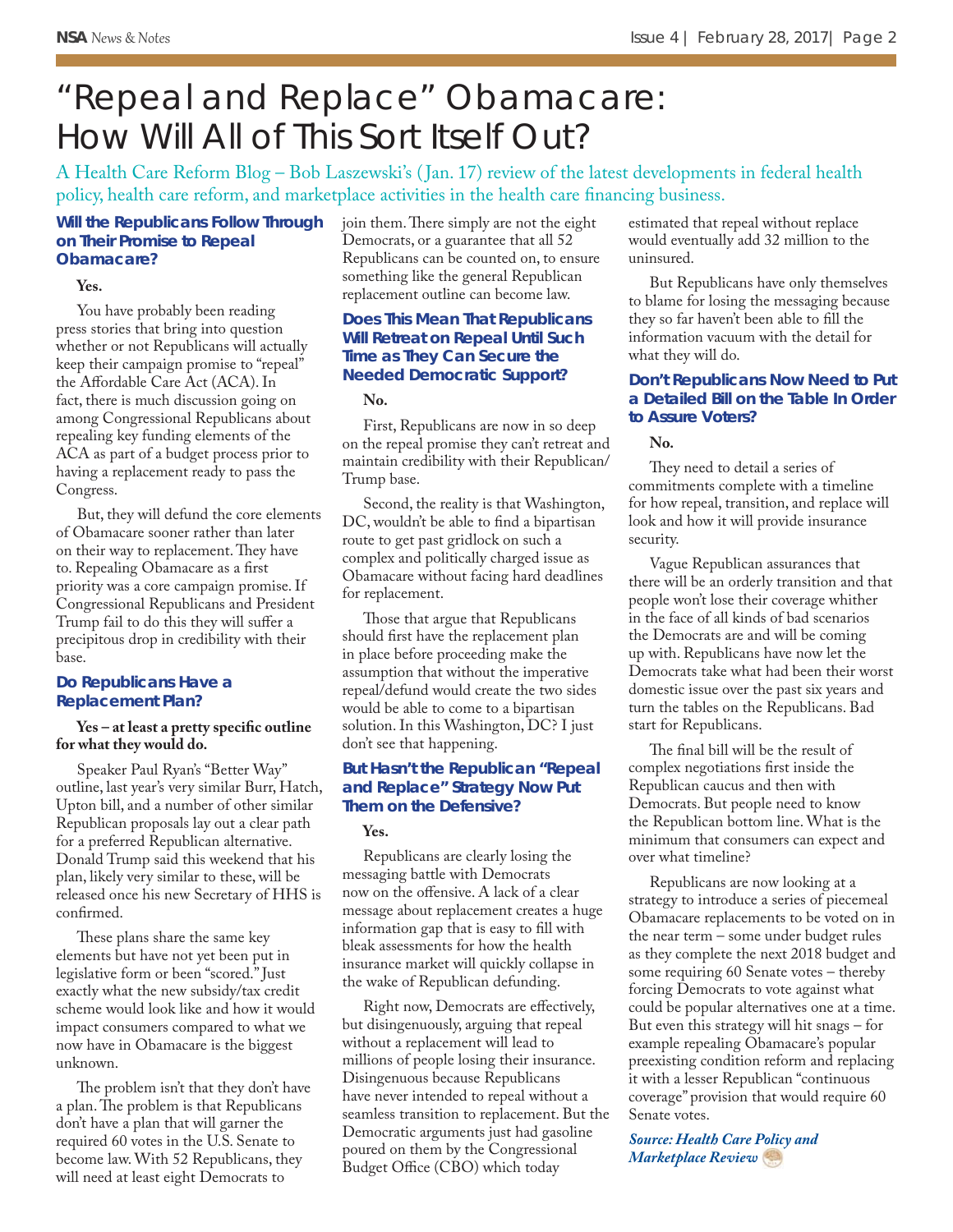## New method improves speed and diagnostic efficiency during brain surgery

#### *[News Medical](http://www.news-medical.net/news/20170207/New-method-improves-speed-and-diagnostic-efficiency-during-brain-surgery.aspx)*

A new approach to the practice of surgical pathology for brain tumor patients could make for a powerful combination: more accurate, safer and more efficient operations.

Neurosurgeons and pathologists at Michigan Medicine are the first to execute stimulated Raman histology, a method that improves speed and diagnostic efficiency, in an operating room. They detail the advance in a new Nature Biomedical Engineering paper.

The researchers imaged tissue from 101 neurosurgical patients using conventional methods and the new method. Both techniques, they found, produced accurate results but the new method was much faster.

That, if applied widely, could change the pace and structure of an operation.

"By achieving excellent image quality in fresh tissues, we're able to make a diagnosis during surgery," says first author Daniel A. Orringer, M.D., assistant professor of neurosurgery at the University of Michigan Medical School. "This eliminates the lengthy process of sending tissues out of the OR for processing and interpretation."

Today's workflow for determining a diagnosis during an operation requires the surgeon wait for 30 to 40 minutes while tissue is sent to a dedicated pathology lab for processing, sectioning, staining, mounting and interpretation. The entire team in the operating room may be idle while waiting for pathology results, Orringer says.

A more efficient surgical procedure would save money by requiring less time in the operating room.

"Our technique may disrupt the intraoperative diagnosis process in a great way, reducing it from a 30-minute process to about 3 minutes," Orringer says. "Initially, we developed this technology as a means of helping surgeons detect microscopic tumor, but we found the technology was capable of much more than guiding surgery."

#### **Near-perfect agreement**

Stimulated Raman scattering microscopy, the technology behind SRH, was developed in 2008, but the hazardous lasers it involved made it unsuitable for use in an operating room. A clinical version has now been developed and tested in the operating room

for more than a year at U-M, with the fiberlaser-based microscope mounted right onto a clinical cart that plugs into the wall.

To interpret the samples, researchers developed SRH, which creates images familiar to those currently in use.

SRH uses virtual coloring to highlight the cellular and architectural features of brain tumors, with a result resembling traditional staining. The pathologist is then able to differentiate the tumor tissue from normal brain as usual.

"It's very similar to what we currently do in our intraoperative diagnosis, with the exception that the tissue is fresh, has not been processed or stained," says senior author Sandra Camelo-Piragua, M.D., assistant professor of pathology at the U-M Medical School.

In the Nature Biomedical Engineering study, neuropathologists were given 30 specimen samples, processed via SRH or traditional methods. They were told the same information about each patient's medical history and the location of the tumor and asked to make a diagnosis.

Those pathologists, the U-M researchers found, were equally likely to make a correct diagnosis whether they used SRH or conventional slides.

"SRH imaging will ensure that appropriate and good quality tissue is collected to reach our ultimate goal: accurate diagnosis," Camelo-Piragua says.

#### **Artifi cial intelligence**

As Orringer and his team continue to improve this imaging technology, they're also teaching a computer how to use SRH images to make diagnoses.

They built and validated a machine learning process that was able to predict brain tumor subtype with 90 percent accuracy in a subset of 30 patient samples.

"The more we feed the computer, the more accurate its diagnoses will become," Orringer says.

#### **Connecting hospitals**

Using SRH might also improve the workflow for facilities without access to expert neuropathologists. Orringer notes that smaller hospitals may be able to partner with larger systems that do have access, since there are fewer than 800 boardcertified neuropathologists compared to the approximately 1,400 U.S. institutions performing brain surgery.

"Bringing the SRH to smaller hospitals would extend their capabilities because the images can be interpreted remotely," he says. Sample preparation is minimal and the SRH could quickly deliver virtual histologic sections to aid diagnosis remotely.

The next step is a large-scale clinical trial, with an eventual goal of showing equivalence between SRH technique for making diagnoses, Orringer says. The prototype system is currently intended for research use only.

## NSA News & Notes

#### Neurosurgical Society of Alabama 3200 Dauphin Street, Bldg. A | Mobile, AL 36606

(334) 954-2500 | Fax (334) 269-5200 | www.nsaneurosurgeons.com

Donald Tyler, MD, Publisher Jennifer Hayes, Executive Editor Charlotte H. Morris, Senior Editor

*The neurosurgical society of Alabama is organized is to advance the interest in neurological surgery and allied subjects and to act as a representative for its members at the discretion of the membership.*

*The articles contained in NSA News & Notes are meant to provoke thought and comment and do not necessarily refl ect the views and opinions of the members, Executive Council or staff of the Neurosurgical Society of Alabama. Comments and letters to the editor are welcome Send to cmorris@alamedical.org.*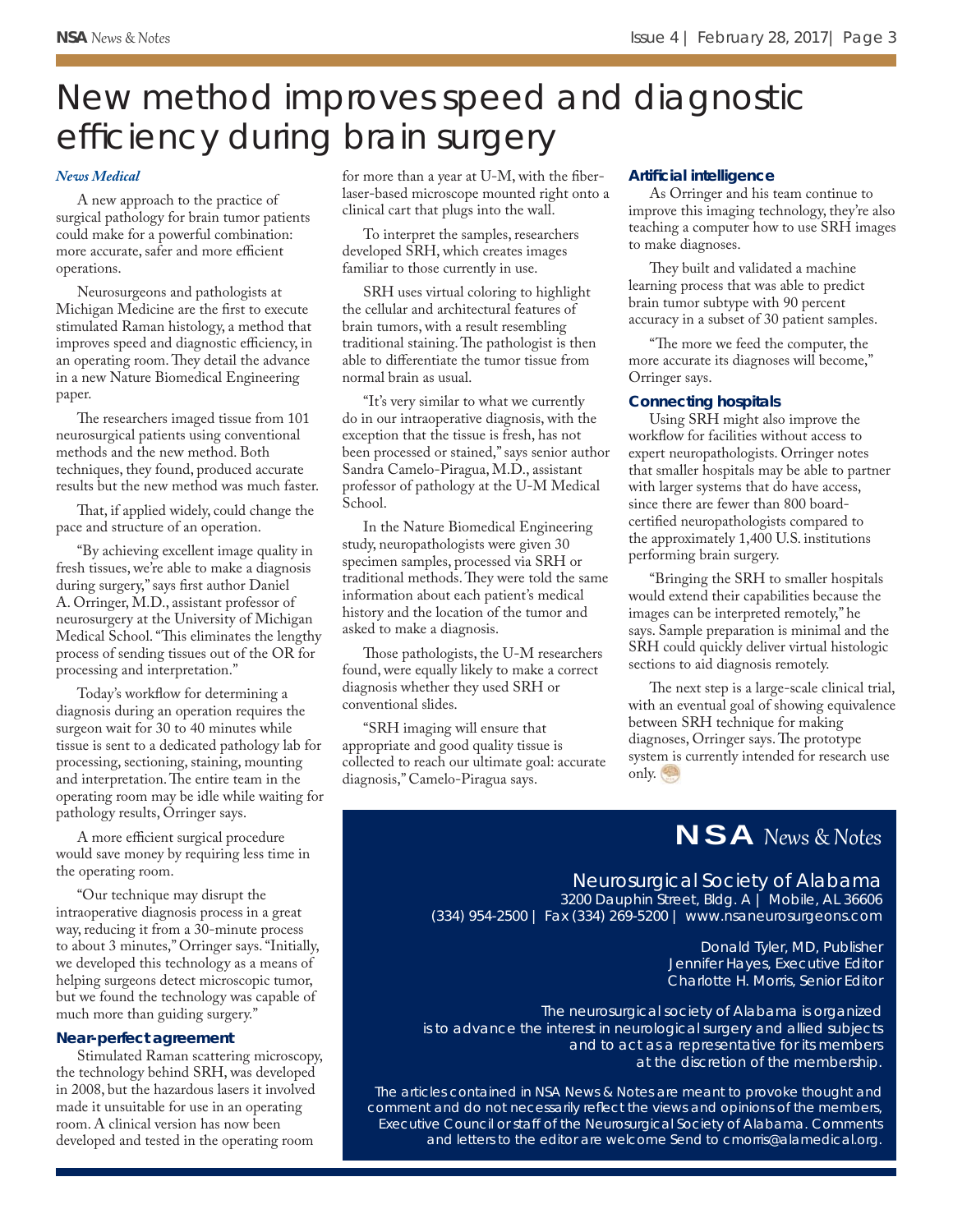|                                                                                                                          |                                  | Help us spread the word about NSA's 2017 Conference<br>Vendor participation is vital to the success our conferences. Please use the business cards included with your Dues statement to<br>invite vendors to join us, or contact Jennifer Hayes at (334) 954-2500 or jhayes@alamedical.org. |  |
|--------------------------------------------------------------------------------------------------------------------------|----------------------------------|---------------------------------------------------------------------------------------------------------------------------------------------------------------------------------------------------------------------------------------------------------------------------------------------|--|
| Neurosurgical Society                                                                                                    |                                  | <b>Aurosurgical</b><br>of Alabama                                                                                                                                                                                                                                                           |  |
|                                                                                                                          |                                  | 2017 Annual Conference . July 7-9 . Hilton Sandestin                                                                                                                                                                                                                                        |  |
|                                                                                                                          |                                  | 2017 CONFERENCE REGISTRATION FORM . PLEASE PRINT CLEARLY                                                                                                                                                                                                                                    |  |
|                                                                                                                          |                                  |                                                                                                                                                                                                                                                                                             |  |
|                                                                                                                          |                                  |                                                                                                                                                                                                                                                                                             |  |
|                                                                                                                          |                                  |                                                                                                                                                                                                                                                                                             |  |
|                                                                                                                          |                                  |                                                                                                                                                                                                                                                                                             |  |
|                                                                                                                          |                                  |                                                                                                                                                                                                                                                                                             |  |
|                                                                                                                          |                                  |                                                                                                                                                                                                                                                                                             |  |
| REGISTRATION FEES (Before June 30) - After June 30 add \$50<br>□ NSA Physician Member \$250<br>$\Box$ RN, CRNP, PA \$250 | □ NSA Physician Non-Member \$300 |                                                                                                                                                                                                                                                                                             |  |
| □ Saturday Only \$195                                                                                                    | □ Sunday Only \$195              |                                                                                                                                                                                                                                                                                             |  |
| □ Spouse and guests are free                                                                                             |                                  |                                                                                                                                                                                                                                                                                             |  |
| Total number of adults attending Friday Reception: _______________                                                       |                                  |                                                                                                                                                                                                                                                                                             |  |
| Total number of kids attending Friday Reception: __________________                                                      |                                  |                                                                                                                                                                                                                                                                                             |  |
| Total number of adults attending Saturday Dinner: _______________                                                        |                                  |                                                                                                                                                                                                                                                                                             |  |
| Total number of kids attending Saturday Dinner: ___________________                                                      |                                  |                                                                                                                                                                                                                                                                                             |  |

#### **ACCOMMODATIONS**

Rooms at the Hilton Sandestin begin at \$310 per night. Rate applies for two days before and two days after our meeting based on availability. Make your hotel reservations by calling (850) 267-9500 and reference room block code NSA. NOTE: Room block closes June 7. **We expect rooms to sell out early. Reserve your room today!**

Overflow accommodations are available at TOPS'L Beach & Racquet Resort, 9011 Us Highway 98 W, Miramar Beach, FL 32550. Make reservations by calling 800-380-4808 and identify yourself with the Neurosurgical Society of Alabama, customer code XF003.

#### **DETAILS**

More conference information is available online at *www.nsaneurosurgeons.com*. If you have special needs and/ or need assistance, contact Jennifer Hayes, Executive Director, at (334) 954-2500 or *JHayes@alamedical.org***.**

#### **MAIL REGISTRATION FORM AND PAYMENT TO**

NSA Annual Conference **|** Attn. Jennifer Hayes **|** PO Box 1900 **|** Montgomery, AL 36102-1900